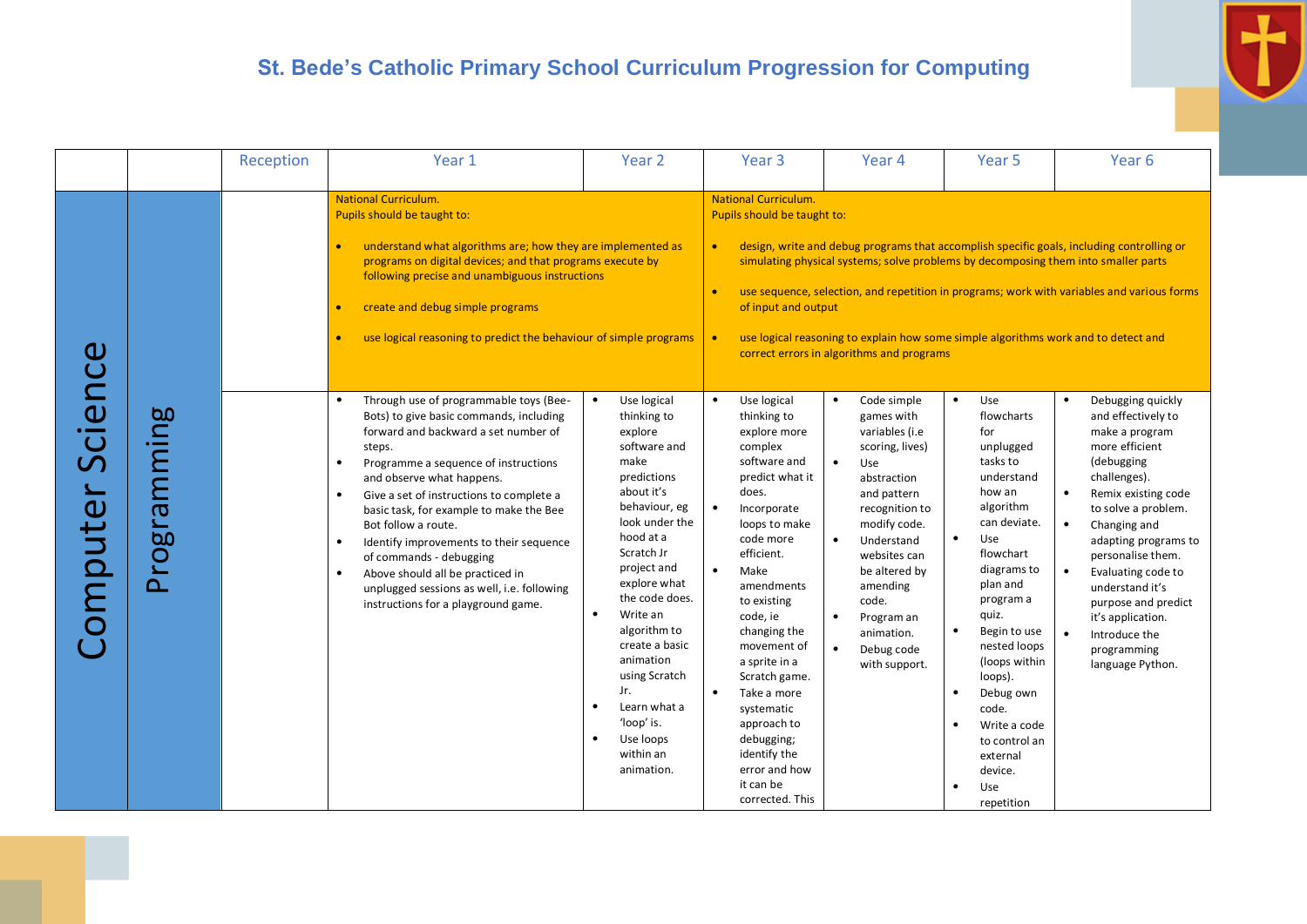|          |                                                                                                                                                                                                                                                                                                                             |                                                                                                                                                                                                                                                                                                                                                                                                                                                                                                      | to be done<br>through<br>unplugged and<br>software<br>tasks.<br>Code a simple<br>$\bullet$<br>game (i.e Slug<br>game).<br>$\bullet$<br>Debug code<br>with support.<br>$\bullet$                                                                                                        |                                           | within a<br>code.<br>Amend a<br>$\bullet$<br>code within<br>a live<br>scenario.                                                                                                                                                                                                                                                                                                         |                                                                                                                                                                                                                                                                                                                     |
|----------|-----------------------------------------------------------------------------------------------------------------------------------------------------------------------------------------------------------------------------------------------------------------------------------------------------------------------------|------------------------------------------------------------------------------------------------------------------------------------------------------------------------------------------------------------------------------------------------------------------------------------------------------------------------------------------------------------------------------------------------------------------------------------------------------------------------------------------------------|----------------------------------------------------------------------------------------------------------------------------------------------------------------------------------------------------------------------------------------------------------------------------------------|-------------------------------------------|-----------------------------------------------------------------------------------------------------------------------------------------------------------------------------------------------------------------------------------------------------------------------------------------------------------------------------------------------------------------------------------------|---------------------------------------------------------------------------------------------------------------------------------------------------------------------------------------------------------------------------------------------------------------------------------------------------------------------|
| Hardware | Explore a range of hardware to discover<br>$\bullet$<br>how it works.<br>Familiarising with location of keys on a<br>$\bullet$<br>keyboard.<br>Learn to use a camera to take photos.<br>$\bullet$<br>Understand that computers have inputs<br>$\bullet$<br>(eg keyboard) and outputs (eg monitor)<br>and identify examples. | Understand<br>$\bullet$<br>what a<br>computer is<br>and that it is<br>made of<br>different<br>components.<br>$\bullet$<br>Recognise that<br>technology<br>follows<br>instructions,<br>driven by<br>human input.<br>Learning that<br>$\bullet$<br>we know if<br>technology is<br>doing what we<br>want it to<br>through it's<br>output.<br>Use cameras<br>$\bullet$<br>with greater<br>control.<br>Develop<br>$\bullet$<br>confidence<br>with the use<br>of a keyboard,<br>including<br>touch typing. | $\bullet$<br>Understand<br>the different<br>components<br>of a computer<br>and what they<br>do.<br>$\bullet$<br>Compare<br>different types<br>of computers<br>(desktop,<br>laptop, tablet,<br>super<br>computer,<br>smart fridge<br>etc).<br>$\bullet$<br>Learn what a<br>server does. | Learn what a<br>$\bullet$<br>server does. | $\bullet$<br>Learn that<br>external<br>devices can<br>be<br>programmed<br>by a<br>comuter<br>(LEGO,<br>Microbit,<br>Raspberry<br>Pi).<br>Learn the<br>$\bullet$<br>difference<br>between<br>ROM and<br>RAM and<br>how RAM<br>affects the<br>processing<br>of data.<br>Introduce<br>the fetch,<br>decode,<br>execute<br>cycle (how a<br>computer<br>sequences<br>the steps it<br>takes). | Learn about the<br>$\bullet$<br>history of computers<br>and interface and<br>how they have<br>developed.<br>$\bullet$<br>Explore some historic<br>hardware.<br>Use knowledge of<br>$\bullet$<br>history of computers<br>to design a computer<br>of the future.<br>Learn how QR codes<br>$\bullet$<br>and RFID work. |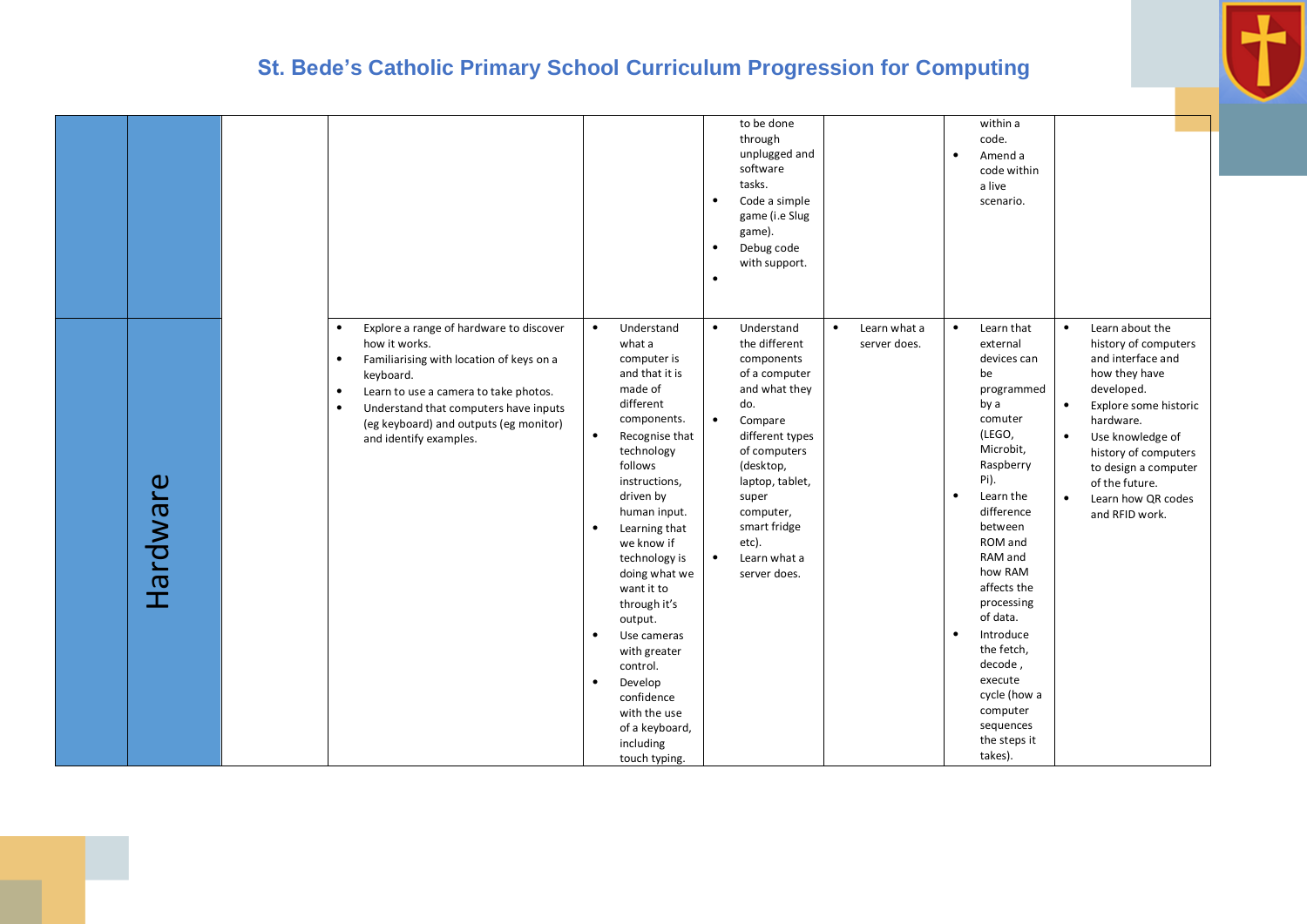

| Thinking<br>Computational | Learn that 'decomposition' means to<br>$\bullet$<br>break into smaller parts.<br>Use decomposition to solve unplugged<br>$\bullet$<br>challenges - eg playground games.<br>Develop skills of sequencing in unplugged<br>activities<br>Use logical reasoning to predict the<br>$\bullet$<br>behaviour of simple programs.<br>Learn an algorithm is a series of step by<br>$\bullet$<br>step instructions to carry out a task, eg<br>cookery<br>Follow a basic set of instructions, eg<br>$\bullet$<br>washing hands<br>Create a set of instructions, i.e. an<br>algorithm. | $\bullet$<br>$\bullet$<br>$\bullet$<br>$\bullet$<br>$\bullet$<br>$\bullet$ | Articulate<br>what<br>decomposition<br>is.<br>Decompose a<br>game to<br>identify what<br>elements<br>created it<br>(sound,<br>movement,<br>scores etc).<br>Use<br>decomposition<br>to decompose<br>a story into<br>smaller parts.<br>Explain what<br>an algorithm is<br>and follow one<br>$(unplugged -$<br>Jam<br>Sandwich).<br>Create a clear<br>and precise<br>algorithm.<br>Learn that<br>computers<br>execute by<br>following<br>precise | $\bullet$<br>$\bullet$<br>$\bullet$<br>$\bullet$ | Use<br>decomposition<br>to explore the<br>code behind<br>an animation.<br>Learn what<br>abstraction is<br>and explore<br>real world and<br>computational<br>examples (a<br>tube map,<br>buttons on a<br>game<br>controller).<br>Learn there<br>are different<br>levels of<br>abstraction<br>and how they<br>are useful.<br>Explain the<br>purpose of an<br>algorithm<br>Form simple<br>algorithms<br>independently<br>using Scratch. | $\bullet$<br>$\bullet$<br>$\bullet$ | Solve<br>unplugged<br>problems by<br>decomposing<br>them into<br>smaller parts.<br>Use<br>decomposition<br>to understand<br>the purpose of<br>a script of<br>code.<br>Use<br>abstraction to<br>identify the<br>important<br>parts when<br>solving<br>unplugged and<br>plugged<br>activities.<br>Create<br>algorithms for<br>a specific<br>purpose. | $\bullet$ | Decompose<br>a program<br>without<br>support.<br>Decompose<br>a story to be<br>able to plan<br>a program to<br>animate a<br>story.<br>Predict how<br>software will<br>work based<br>on previous<br>experience.<br>Write more<br>complex<br>algorithms<br>for a<br>purpose. | Decompose a<br>program into an<br>algorithm.<br>Use past experiences<br>to solve a problem.<br>Write increasingly<br>complex algorithms<br>for a purpose,<br>including a range of<br>programming<br>languages and output<br>devices. |
|---------------------------|---------------------------------------------------------------------------------------------------------------------------------------------------------------------------------------------------------------------------------------------------------------------------------------------------------------------------------------------------------------------------------------------------------------------------------------------------------------------------------------------------------------------------------------------------------------------------|----------------------------------------------------------------------------|-----------------------------------------------------------------------------------------------------------------------------------------------------------------------------------------------------------------------------------------------------------------------------------------------------------------------------------------------------------------------------------------------------------------------------------------------|--------------------------------------------------|--------------------------------------------------------------------------------------------------------------------------------------------------------------------------------------------------------------------------------------------------------------------------------------------------------------------------------------------------------------------------------------------------------------------------------------|-------------------------------------|----------------------------------------------------------------------------------------------------------------------------------------------------------------------------------------------------------------------------------------------------------------------------------------------------------------------------------------------------|-----------|----------------------------------------------------------------------------------------------------------------------------------------------------------------------------------------------------------------------------------------------------------------------------|--------------------------------------------------------------------------------------------------------------------------------------------------------------------------------------------------------------------------------------|
|                           |                                                                                                                                                                                                                                                                                                                                                                                                                                                                                                                                                                           | $\bullet$                                                                  | instructions.<br>Incorporate<br>loops within<br>algorithms<br>(unplugged).                                                                                                                                                                                                                                                                                                                                                                    |                                                  |                                                                                                                                                                                                                                                                                                                                                                                                                                      |                                     |                                                                                                                                                                                                                                                                                                                                                    |           |                                                                                                                                                                                                                                                                            |                                                                                                                                                                                                                                      |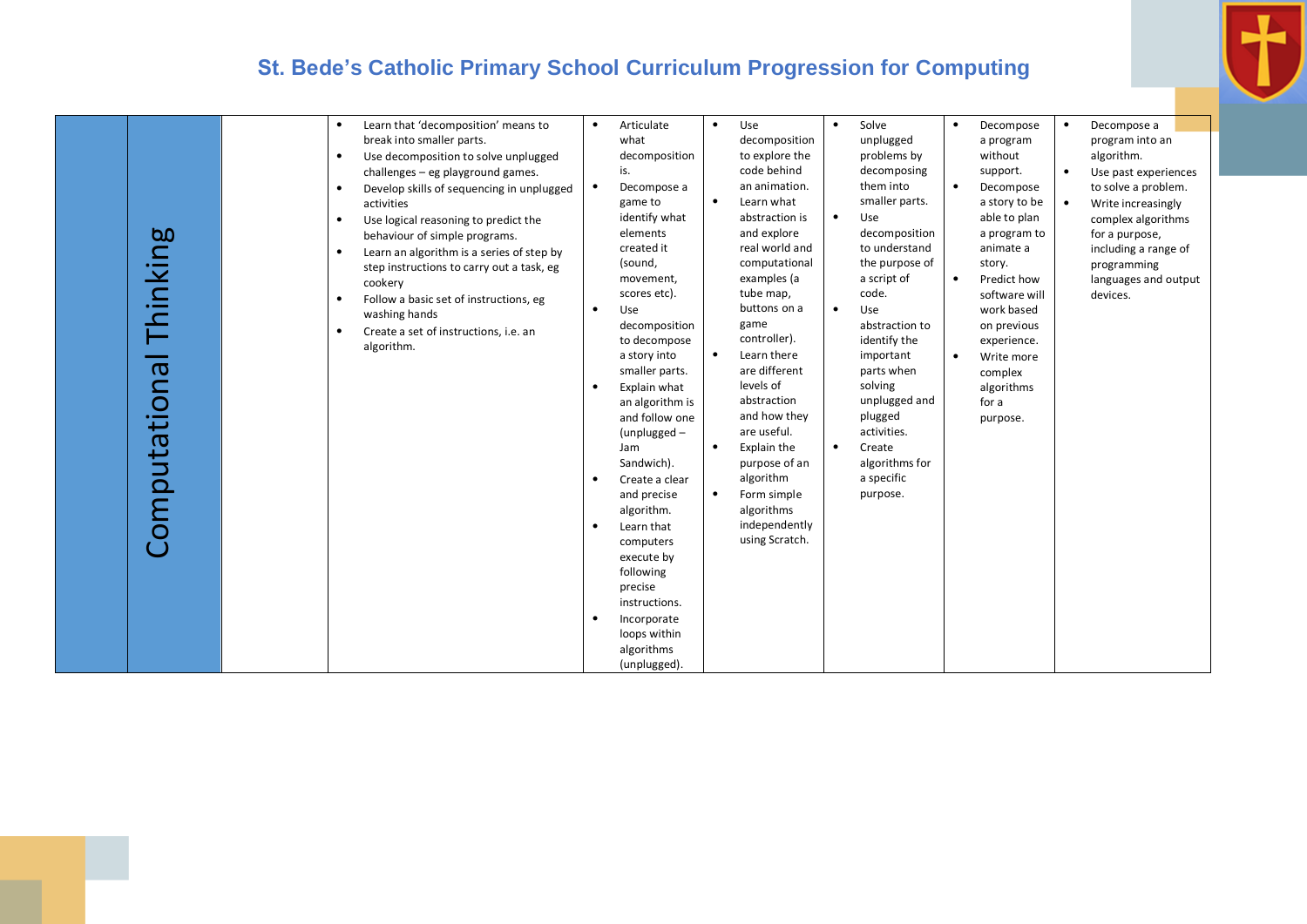|          |  | $\bullet$ | Learn what a    | $\bullet$ | Consolidate    | $\bullet$ | Understand    | $\bullet$ | Explore the multiple |  |
|----------|--|-----------|-----------------|-----------|----------------|-----------|---------------|-----------|----------------------|--|
|          |  |           | network is and  |           | understanding  |           | that          |           | services computer    |  |
|          |  |           | its purpose.    |           | of key         |           | computers     |           | networks can         |  |
|          |  | $\bullet$ | Identify the    |           | components     |           | transfer data |           | provide.             |  |
|          |  |           | key             |           | of a network.  |           | in binary     |           |                      |  |
|          |  |           | components      | $\bullet$ | Understand     |           | form and be   |           |                      |  |
|          |  |           | of a network,   |           | that websites  |           | introduced    |           |                      |  |
|          |  |           | both wired      |           | and videos are |           | to simple     |           |                      |  |
|          |  |           | and unwired.    |           | files shared   |           | binary        |           |                      |  |
|          |  |           | Recognise that  |           | from one       |           | numbers.      |           |                      |  |
|          |  |           | the internet is |           | computer to    | $\bullet$ | Relate        |           |                      |  |
|          |  |           | a network.      |           | another, over  |           | binary to     |           |                      |  |
|          |  |           |                 |           | a network.     |           | simple        |           |                      |  |
| Networks |  | $\bullet$ | Learn how       | $\bullet$ | Learn about    |           | character     |           |                      |  |
|          |  |           | data is         |           |                |           | language      |           |                      |  |
|          |  |           | transferred.    |           | packets of     |           | ASC II        |           |                      |  |
|          |  |           |                 |           | data through   |           | (though       |           |                      |  |
|          |  |           |                 |           | unplugged      |           | code          |           |                      |  |
|          |  |           |                 |           | tasks.         |           |               |           |                      |  |
|          |  |           |                 | $\bullet$ | Learn          |           | breaking).    |           |                      |  |
|          |  |           |                 |           | vocabulary of  | $\bullet$ | Learn that    |           |                      |  |
|          |  |           |                 |           | data and       |           | message can   |           |                      |  |
|          |  |           |                 |           | transmit.      |           | be sent       |           |                      |  |
|          |  |           |                 | $\bullet$ | Learn about    |           | using binary  |           |                      |  |
|          |  |           |                 |           | the range of   |           | code and      |           |                      |  |
|          |  |           |                 |           | purposes of    |           | read simple   |           |                      |  |
|          |  |           |                 |           | computer       |           | messages.     |           |                      |  |
|          |  |           |                 |           | networks.      |           | Understand    |           |                      |  |
|          |  |           |                 |           |                |           | how bit       |           |                      |  |
|          |  |           |                 |           |                |           | patterns      |           |                      |  |
|          |  |           |                 |           |                |           | represent     |           |                      |  |
|          |  |           |                 |           |                |           | images and    |           |                      |  |
|          |  |           |                 |           |                |           | how these     |           |                      |  |
|          |  |           |                 |           |                |           | can be        |           |                      |  |
|          |  |           |                 |           |                |           | compressed.   |           |                      |  |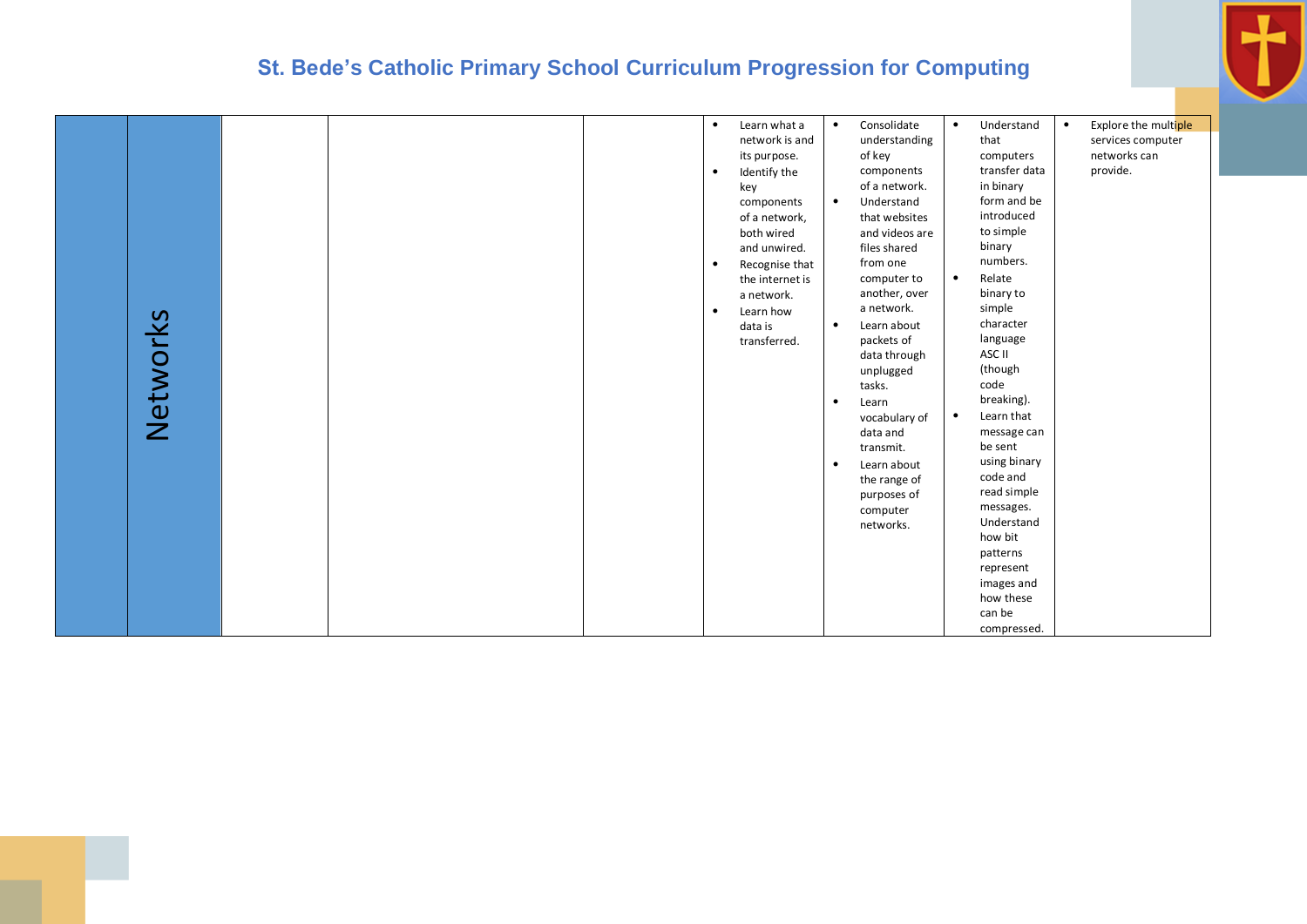

|                       |                                                        | Reception | Year 1                                                                                                                                                                                                                                                                                                                                                                            | Year 2                                                                                                                                                                                                                                                                                        | Year <sub>3</sub>                                                                                                                                                                                      | Year 4                                                                                                                                                                                                                                                                                                                                                                                             | Year 5                                                                                                                                                                                                                                                               | Year 6                                                                                                                                                                                                                                                                                                                                                                                                                                                                                                                    |
|-----------------------|--------------------------------------------------------|-----------|-----------------------------------------------------------------------------------------------------------------------------------------------------------------------------------------------------------------------------------------------------------------------------------------------------------------------------------------------------------------------------------|-----------------------------------------------------------------------------------------------------------------------------------------------------------------------------------------------------------------------------------------------------------------------------------------------|--------------------------------------------------------------------------------------------------------------------------------------------------------------------------------------------------------|----------------------------------------------------------------------------------------------------------------------------------------------------------------------------------------------------------------------------------------------------------------------------------------------------------------------------------------------------------------------------------------------------|----------------------------------------------------------------------------------------------------------------------------------------------------------------------------------------------------------------------------------------------------------------------|---------------------------------------------------------------------------------------------------------------------------------------------------------------------------------------------------------------------------------------------------------------------------------------------------------------------------------------------------------------------------------------------------------------------------------------------------------------------------------------------------------------------------|
| nformation Technology | oftware<br>$\bar{S}$<br><b>bo</b><br>$\mathbf{\Omega}$ |           | <b>National Curriculum.</b><br>Pupils should be taught to:<br>$\bullet$<br>and retrieve digital content<br>Take and edit<br>$\bullet$<br>photos using<br>2Simple<br>programs.<br>$\bullet$<br>Use paint<br>programs to<br>achieve<br>different<br>effects.<br>$\bullet$<br>Develop<br>control of the<br>mouse<br>through<br>dragging and<br>resizing of<br>objects and<br>images. | use technology purposefully to<br>create, organise, store, manipulate<br>Develop word<br>$\bullet$<br>processing<br>skills,<br>including<br>changing font<br>and size, use<br>of underline,<br>copying and<br>pasting text.<br>Use software<br>$\bullet$<br>to create<br>story<br>animations. | <b>National Curriculum</b><br>Pupils should be taught to:<br>$\bullet$<br>$\bullet$<br>Use<br>photographs<br>and video to<br>record and tell<br>a story.<br>Use software<br>$\bullet$<br>to edit video | discerning in evaluating digital content<br>Use editing<br>$\bullet$<br>software for<br>video to add<br>transitions, text<br>onscreen and<br>sound.<br>Use<br>$\bullet$<br>Powerpoint/Prezi,<br>to create<br>presentations<br>Work<br>$\bullet$<br>collaboratively<br>with others.<br>Create<br>$\bullet$<br>spreadsheets to<br>represent, sort<br>and analyse data.<br>Create charts<br>$\bullet$ | $\bullet$<br>Use music<br>software,<br>such as<br>Sonic Pi, to<br>create<br>digital<br>music.<br>$\bullet$<br>Use<br>animation<br>software<br>and/or video<br>editing tools<br>to create a<br>short stop<br>motion<br>animation.<br>$\bullet$<br>Identify<br>ways to | understand computer networks including the internet; how they can provide multiple services, such<br>as the world wide web; and the opportunities they offer for communication and collaboration<br>use search technologies effectively, appreciate how results are selected and ranked, and be<br>$\bullet$<br>Use logical thinking to<br>explore software<br>independently and work<br>towards a collaborative<br>project and final goal using<br>experience of a range of<br>software introduced in<br>previous years. |
|                       | $\cdot$ $-$<br>$\Omega$<br>$\Box$                      |           |                                                                                                                                                                                                                                                                                                                                                                                   |                                                                                                                                                                                                                                                                                               |                                                                                                                                                                                                        | with spreadsheet<br>data.                                                                                                                                                                                                                                                                                                                                                                          | improve<br>final<br>products.<br>$\bullet$<br>Introduce<br>3D design<br>software<br>Tinker CAD,<br>to enable<br>product<br>design.                                                                                                                                   |                                                                                                                                                                                                                                                                                                                                                                                                                                                                                                                           |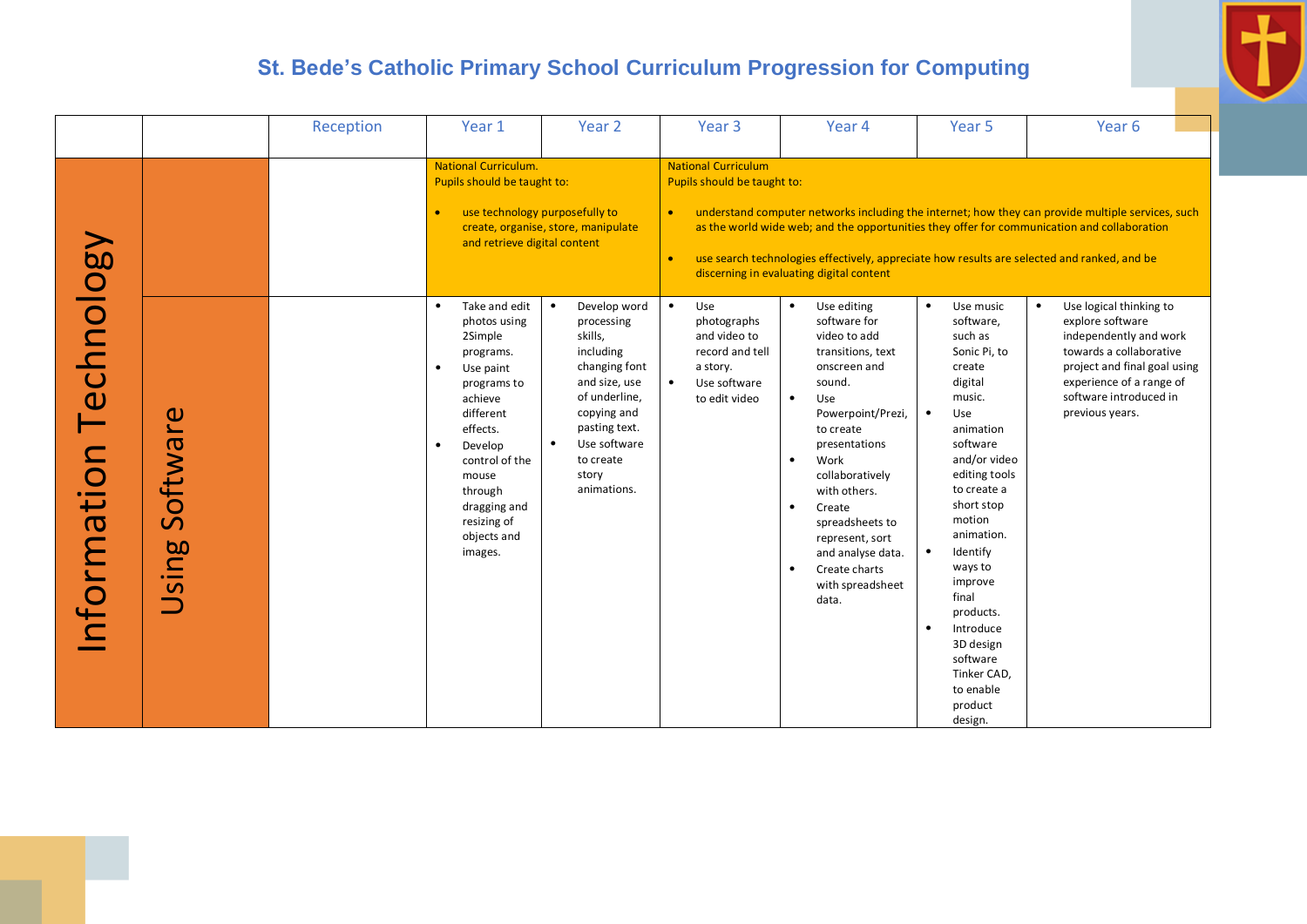| bue<br>$\mathbf{d}$<br>Ē<br>Email<br>inter<br>Using<br>the | Search for<br>$\bullet$<br>and<br>download<br>images from<br>internet<br>safely.                                                                                                                  |                                                                                                                                                                | Learn to log in<br>$\bullet$<br>and out of an<br>email account<br>- Google<br>classroom.<br>Write an email<br>and send,<br>including<br>addressee.<br>Attach a<br>$\bullet$<br>document to<br>email.<br>Reply to an<br>$\bullet$<br>email.                                                                                                                                                                                                                                                                                                                                 | Develop<br>Understand that search<br>$\bullet$<br>$\bullet$<br>search skills<br>engines are huge<br>to find<br>databases, and explore<br>relevant<br>how search engines work,<br>information<br>including how they sort<br>on the<br>and rank results. Use<br>internet.<br>unplugged activities to<br>model.<br>Learn to use<br>$\bullet$<br>specific<br>search<br>queries and<br>evaluating<br>useful<br>search<br>results. |
|------------------------------------------------------------|---------------------------------------------------------------------------------------------------------------------------------------------------------------------------------------------------|----------------------------------------------------------------------------------------------------------------------------------------------------------------|----------------------------------------------------------------------------------------------------------------------------------------------------------------------------------------------------------------------------------------------------------------------------------------------------------------------------------------------------------------------------------------------------------------------------------------------------------------------------------------------------------------------------------------------------------------------------|------------------------------------------------------------------------------------------------------------------------------------------------------------------------------------------------------------------------------------------------------------------------------------------------------------------------------------------------------------------------------------------------------------------------------|
| ata<br>$\Box$<br><b>b.0</b><br>Using                       | Introduce<br>$\bullet$<br>databases<br>and<br>spreadsheets.<br>Children to<br>$\bullet$<br>use 2Simple<br>programs to<br>sort and<br>explore pre-<br>made<br>databases to<br>find<br>information. | $\bullet$<br>Collect and<br>input own<br>data into<br>simple<br>spreadsheets<br>and<br>databases.<br>Create charts,<br>$\bullet$<br>pictograms,<br>using data. | Understand<br>$\bullet$<br>$\bullet$<br>Carry out a<br>vocabulary<br>project to gather<br>related to<br>data for a<br>databases:<br>purpose (travel<br>sort, field,<br>survey, weather<br>record, data<br>station etc) and<br>use Excel to<br>$\bullet$<br>Learning<br>represent the<br>about the<br>data.<br>benefits and<br>restrictions of<br>digital and<br>paper<br>databases.<br>Introduce use<br>$\bullet$<br>of Excel and<br>Access.<br>Sort and filter<br>$\bullet$<br>databases to<br>find<br>information.<br>Create charts<br>and graphs<br>using<br>databases. | Understand how data is<br>$\bullet$<br>Use some<br>$\bullet$<br>simple<br>collected in a range of<br>formulas<br>ways, from surveys to<br>(add, total)<br>location data on<br>smartphones.<br>and sort<br>data within<br>Explore real world<br>$\bullet$<br>Excel.<br>examples of data collection<br>Gather and<br>(Google Maps, traffic data<br>$\bullet$<br>analyse data<br>etc).<br>in real time.                         |

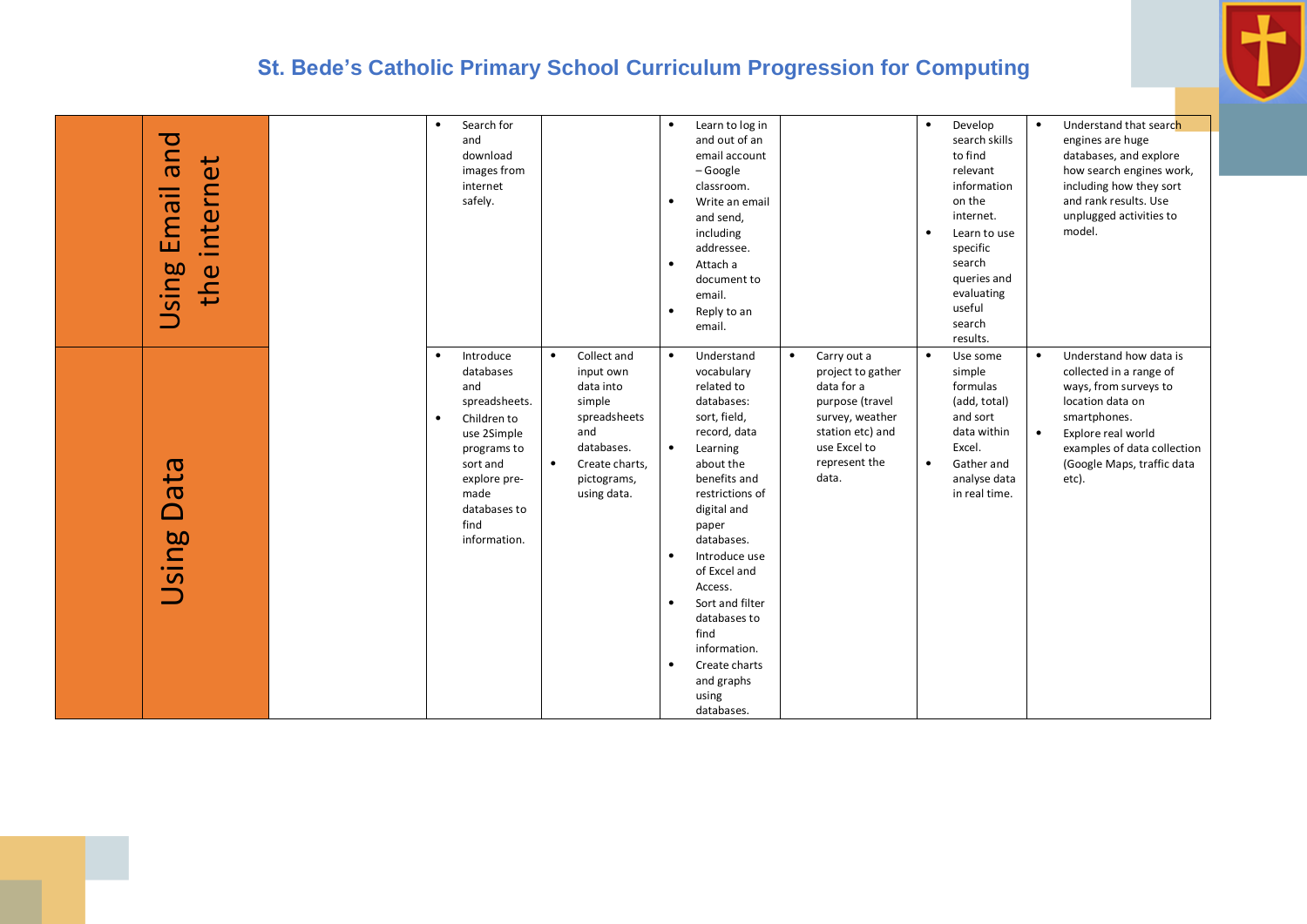

| $\mathcal{P}$<br><b>DO</b><br>$\frac{1}{5}$<br>$\overline{\mathbf{C}}$<br>$\circ$<br>∼<br>$\mathbf{\Omega}$<br>$\blacktriangle$<br>$\mathbf C$<br>$\Xi$<br>$\mathbf 0$ | Identify uses<br>of technology<br>outside of<br>school. | Understand<br>Learn how<br>$\bullet$<br>the purpose<br>computers are<br>and use of<br>used in the<br>wider world,<br>emails.<br>including<br>exploring jobs<br>with<br>computers. | Understand that<br>Learn what a<br>$\bullet$<br>$\overline{\phantom{a}}$<br>software can be<br>search<br>engine is.<br>used<br>collaboratively as<br>part of team, and<br>use it in such a<br>way. | Learn about the Internet of<br>Things and how it has led<br>to big data.<br>Learn how big data can be<br>used to solve problems. |
|------------------------------------------------------------------------------------------------------------------------------------------------------------------------|---------------------------------------------------------|-----------------------------------------------------------------------------------------------------------------------------------------------------------------------------------|----------------------------------------------------------------------------------------------------------------------------------------------------------------------------------------------------|----------------------------------------------------------------------------------------------------------------------------------|
|                                                                                                                                                                        |                                                         |                                                                                                                                                                                   |                                                                                                                                                                                                    |                                                                                                                                  |